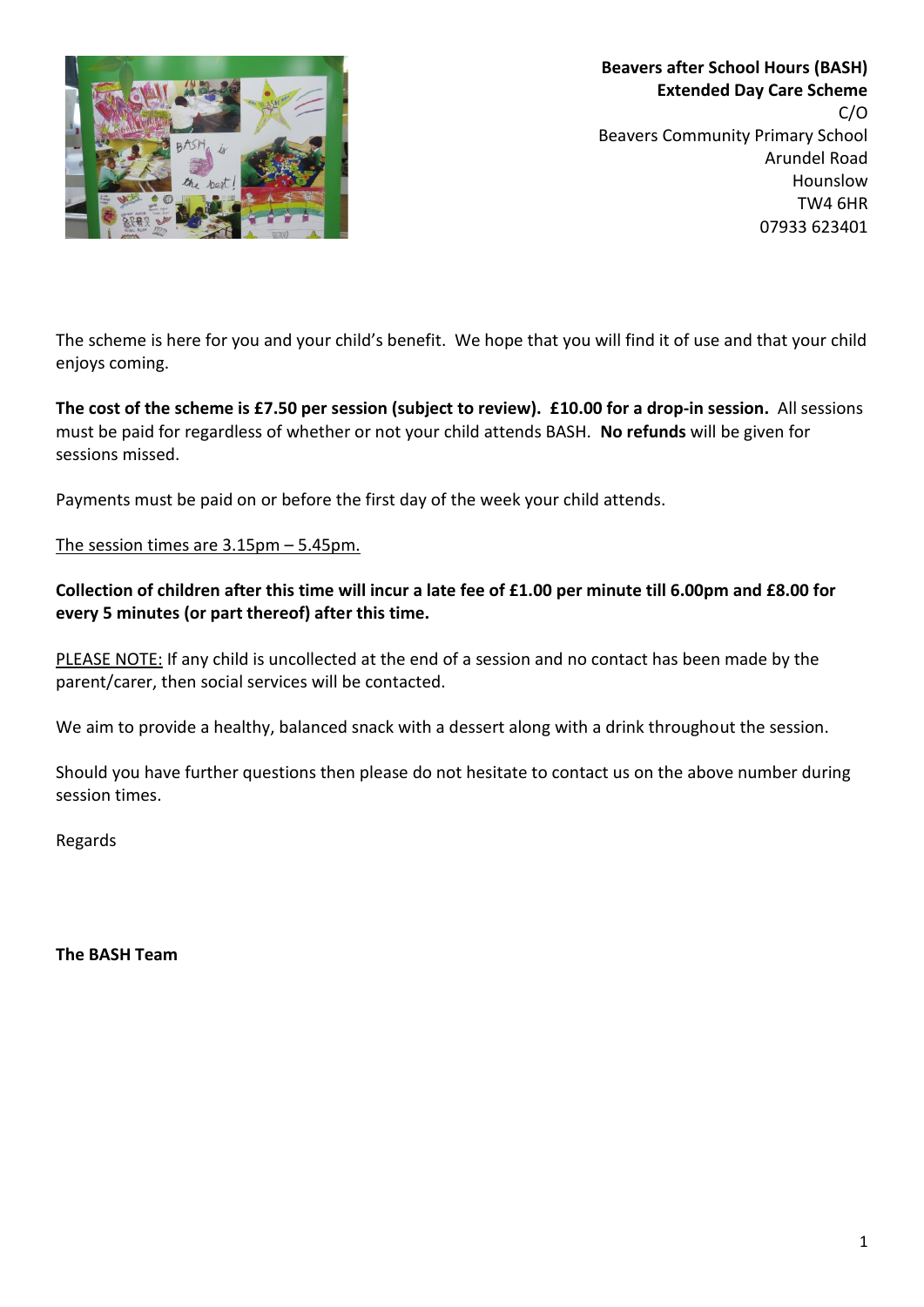### **BEAVERS AFTER SCHOOL HOURS (BASH)**

### **Registration form**

| Registration form                                                         |                                                                      | <b>START DATE:</b>    |          |                            |        |  |
|---------------------------------------------------------------------------|----------------------------------------------------------------------|-----------------------|----------|----------------------------|--------|--|
| <b>CHILD NAME</b>                                                         |                                                                      |                       |          | <b>GENDER: Male/Female</b> |        |  |
| <b>ETHNICITY:</b>                                                         |                                                                      | <b>MOTHER TONGUE:</b> |          |                            |        |  |
| <b>DATE OF BIRTH:</b>                                                     |                                                                      |                       | AGE:     |                            |        |  |
|                                                                           | NAME OF PARENTS/CARERS (WITH PARENTAL RESPONSIBILITY):               |                       |          |                            |        |  |
| <b>HOME ADDRESS</b>                                                       |                                                                      |                       |          |                            |        |  |
| <b>Post Code</b>                                                          |                                                                      |                       |          |                            |        |  |
| <b>Mobile Number:</b><br><b>Email Address:</b><br><b>Name of Teacher:</b> | <b>Contact Telephone Number From 3.15PM To 6PM:</b>                  | <b>Class:</b>         |          |                            |        |  |
|                                                                           | Please circle day(s) your child attends:                             |                       |          |                            |        |  |
| Monday                                                                    | Tuesday                                                              | Wednesday             | Thursday |                            | Friday |  |
|                                                                           | Name & Address of person other than above collecting your child:     |                       |          |                            |        |  |
| <b>Telephone Number:</b>                                                  |                                                                      |                       |          |                            |        |  |
|                                                                           | Names of 1 <sup>st</sup> Alternative contact (in case of emergency): |                       |          |                            |        |  |

# **Relationship to Child**:

**Address**:

**Telephone number**:

**PLEASE TELL US OF ANY LEGAL REASON WHY ANYONE ELSE WHO HAS PARENTAL RESPONSIBILITY MAY NOT COLLECT YOUR CHILD (PROOF MUST BE SHOWN I.E. LETTER FROM COURT.**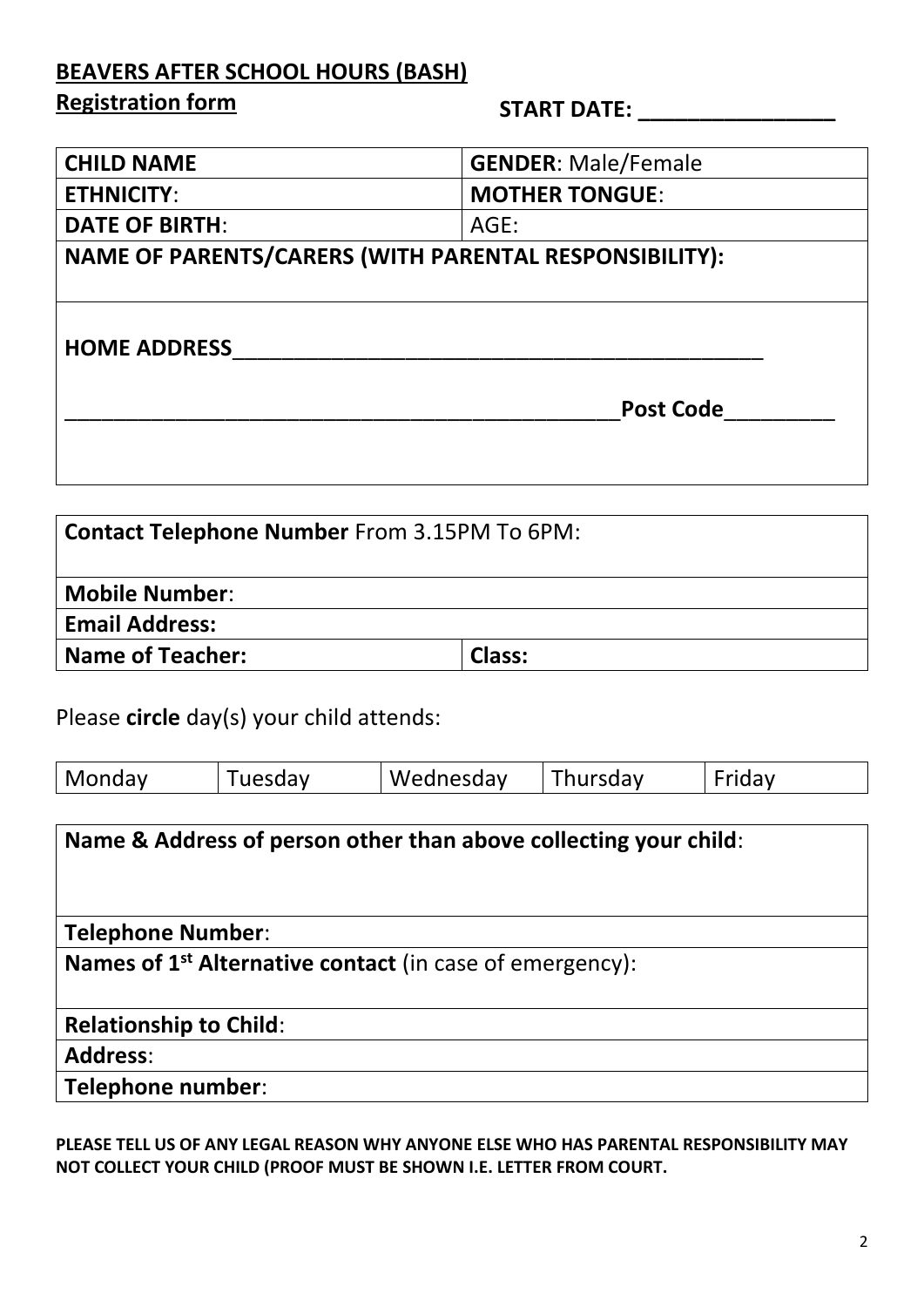| <b>NAME of CHILD'S DOCTOR:</b>                                                                                                                                           |  |  |  |  |  |
|--------------------------------------------------------------------------------------------------------------------------------------------------------------------------|--|--|--|--|--|
| <b>ADDRESS of CHILD'S DOCTOR:</b>                                                                                                                                        |  |  |  |  |  |
| <b>MEDICAL TELEPHONE NUMBER:</b>                                                                                                                                         |  |  |  |  |  |
| (The details of the doctor will only be used to pass on to medical professionals in the event of an<br>emergency)                                                        |  |  |  |  |  |
| Any known medical conditions, allergies, medication, etc.,                                                                                                               |  |  |  |  |  |
|                                                                                                                                                                          |  |  |  |  |  |
|                                                                                                                                                                          |  |  |  |  |  |
| (If any medication is required on a regular basis e.g. an inhaler, please request a medicine<br>administration form).                                                    |  |  |  |  |  |
| To help us provide the best possible care for your child, please inform us of                                                                                            |  |  |  |  |  |
| any further information you feel staff should be aware of e.g. special needs,                                                                                            |  |  |  |  |  |
| medication, equipment, support worker at school, statement, etc.                                                                                                         |  |  |  |  |  |
|                                                                                                                                                                          |  |  |  |  |  |
|                                                                                                                                                                          |  |  |  |  |  |
|                                                                                                                                                                          |  |  |  |  |  |
| A snack will be provided. Please state below any allergies, religious/cultural<br>requirements or any other preferences that may need to be taken into<br>consideration: |  |  |  |  |  |
|                                                                                                                                                                          |  |  |  |  |  |
|                                                                                                                                                                          |  |  |  |  |  |
|                                                                                                                                                                          |  |  |  |  |  |
|                                                                                                                                                                          |  |  |  |  |  |

In the event that my child requires immediate medical treatment and staff are unable to contact me/us, I hereby authorise the Play Leader or a delegated member of staff to seek medical advice and/or consent to emergency medical treatment on my behalf.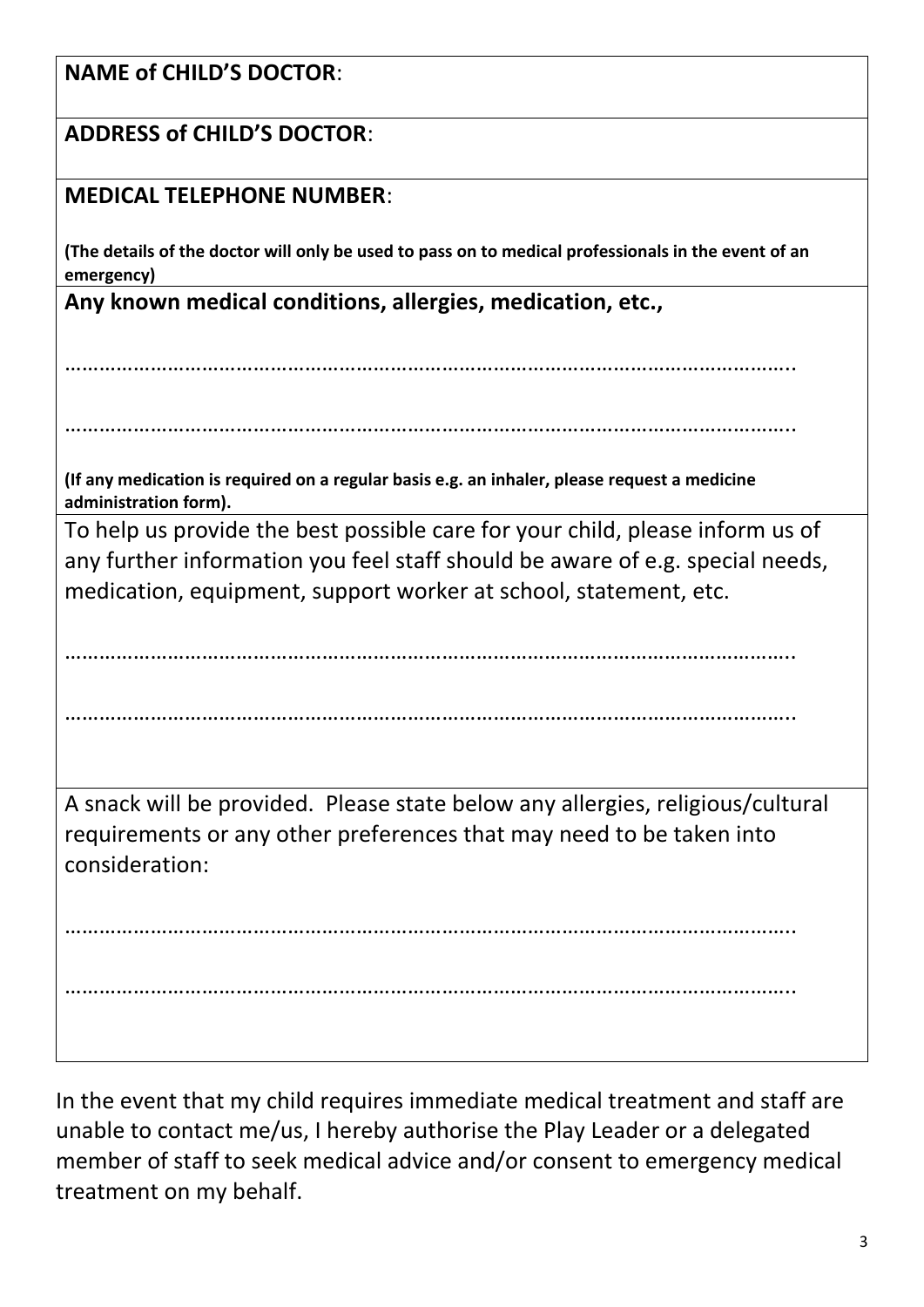I understand that this authorisation will remain valid unless I contact the Play Leader to withdraw it.

I understand that every effort will be made to contact me/us. Members of staff cannot be held responsible for the decision made by medical professionals or their outcome, effects etc.

Signed………………………………………………………….Date ………………………………………..

Occasionally **photographs** may be taken in the scheme. Please sign below if you have no objection to these being used in publicity material for the scheme.

I give consent to photos of my child to be used as mentioned above.

Signed………………………………………………………….Date ………………………………………..

I/we hereby give my permission to allow BASH care scheme to exchange of information with the school/other professionals and carry out observation on my/our child to meet the EYFS legal requirements and support best practice.

I/we understand that observation and records will be available for inspection of Ofsted otherwise they will be treated as confidential. I/we understand that I/we are welcome to view any observations and records regarding our child at any time upon request.

Signed………………………………………………………….Date ………………………………………..

Any additional information you feel we should know.

…………………………………………………………………………………………………………………….. ……………………………………………………………………………………………………………………..

. The same independent of the same independent of the same independent of the same independent of the same independent of the same independent of the same independent of the same independent of the same independent of the

Thank you for your co-operation. All information given will be treated as confidential. Please remember to inform us **immediately** should any of this information change.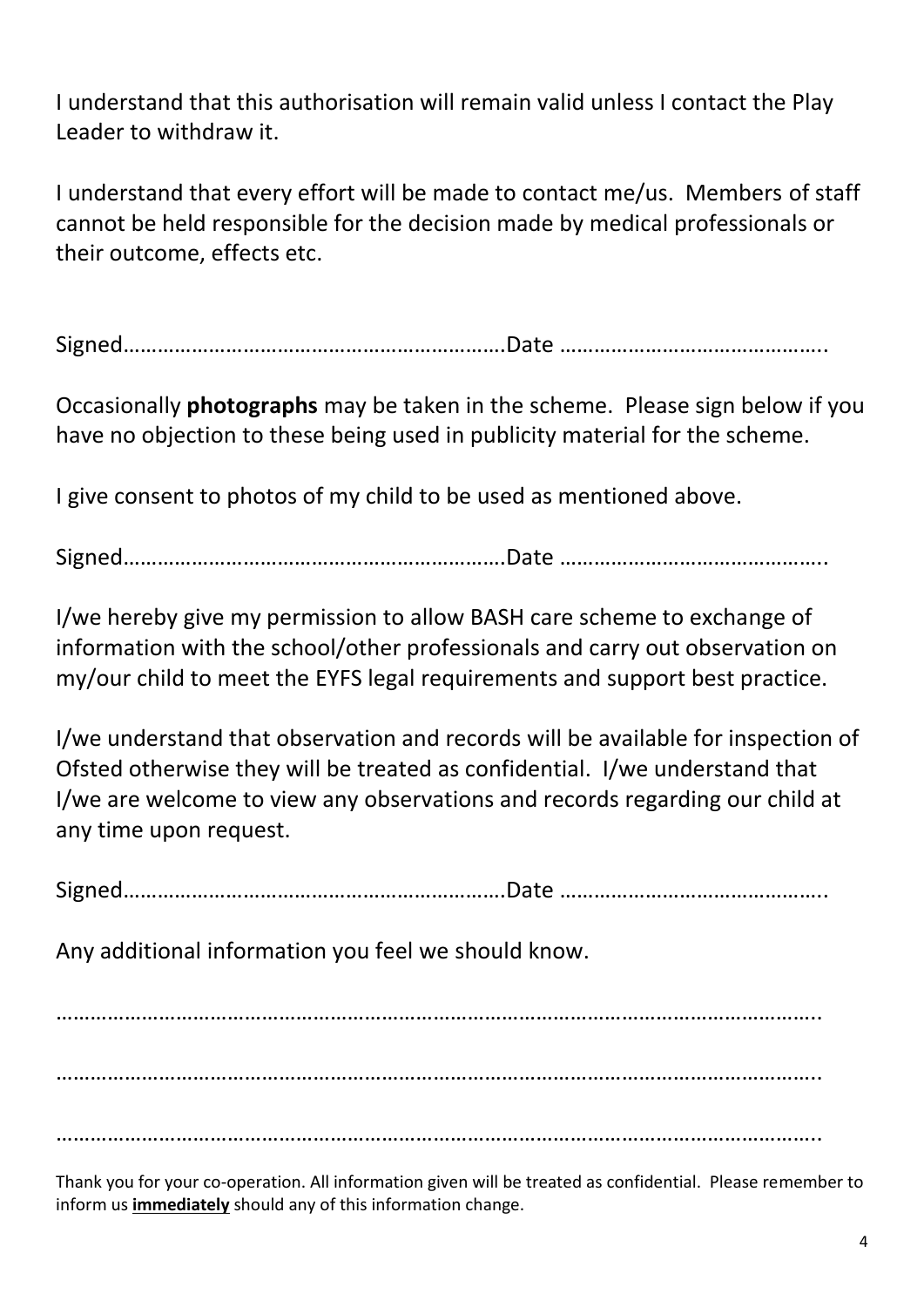#### **BEAVERS AFTER SCHOOL HOURS (BASH) CONDITIONS OF MEMBERSHIP**

#### **Our responsibility to you**

The scheme is here for you and your child's benefit. We hope you find it of use and that your child enjoys coming to BASH. We would like to point out that this scheme is not officially part of the school, although it rents the premises from the school. The scheme is set up and runs as a voluntary organisation and as such it will need your help and support.

OPENING HOURS: 3.15pm to 5.45pm

COST: £7.50 PER SESSION (subject to review) or £10.00 per drop in session when spaces are available.

- We aim to provide your child with a safe, stimulating, caring environment and enable him/her to take part in a variety of leisure activities.
- The scheme will abide by the London Borough of Hounslow's equal opportunity policy and no child will receive less favourable treatment than another on any grounds.
- No child will knowingly be allowed to leave the scheme mid-season unless collected by an authorised person aged over 16. For safety reasons your child must be signed out of the scheme each evening he/she attends by an authorised adult.
- Contact to the scheme must be made if the child is to be collected by any other adult other than the parent/carer.
- PLEASE NOTE: that if any child is uncollected at the end of a session and no contact has been made by parent/carer, Social Services will be contacted and the child handed over to their care. Where this is the case, information for the parent/carer will be left in a prominent place.
- It is important that you are aware that the scheme has a policy folder which is readily available for reading. Please ask the scheme's Play Leader or a management committee member if you wish to read any of our policies.

Should you have any queries or problems, please do not hesitate to contact us, we may be able to help.

**The committee reserves the right to withdraw the place of any child at its discretion.**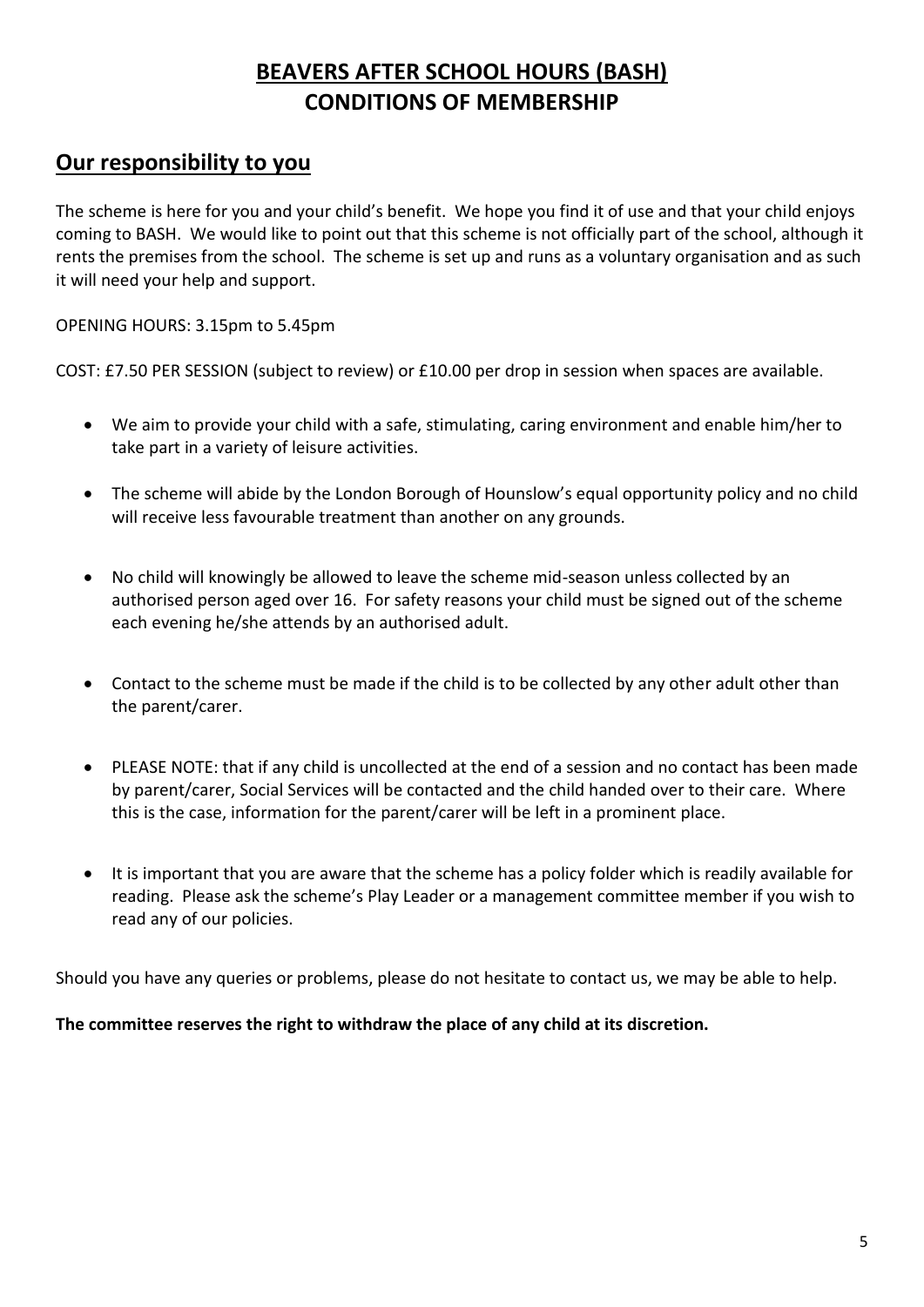### **BEAVERS AFTER SCHOOL HOURS (BASH) YOUR RESPONSIBILITY TO US**

I/WE THE PARENTS/CARERS OF…………………………………………………………………………………..……..

Wish to apply to use the facilities of BASH scheme and agree to the following terms and conditions:

- To collect my/our child/children from the aftercare scheme no later than 5.45pm. We understand that collection of children after this time will incur the following late collection charge per child: £1.00 per minute till 6.00pm and £8.00 for every 5 minutes (or part thereof) after this time. (These late collection charges cover the overtime costs for staff and caretaking, in addition to any fee).
- To pay punctually on the first day of the week that my child/children attend, the current fee per session for the week, in advance. We understand that this money is not refundable even if my/our child does not attend for any reason. This includes holidays, in respect of the borough policy, which does not allow for holidays to be taken during term time.
- That my/our child will attend on the days as confirmed at time of booking. Any changes of the days require two full weeks' notice, is at the discretion of the Play Leader and according to space availability.
- That it is my/our responsibility to arrange for someone else over the age of 16 to collect my child on time should I/we be delayed for any reason.
- Contact to the scheme must be made if the child is to be collected by any other adult other than the parent/carer.
- If any child who remains uncollected and no contact has been made by parent/carer, Social Services will be contacted and the child handed over to their care.
- That it is my/our responsibility to ensure that the Play Leader is informed of any change of circumstances and/or problems, which occur so that they can be dealt with.
- To give two full weeks' notice in writing should I/we wish to withdraw my/our child from the scheme.
- To keep the child away from the scheme if advised to do so by a doctor or by the Play Leader and to inform the scheme IMMEDIATELY if my/our child is absent due to a contagious disease.
- That it is my/our responsibility to ensure that my/our child understands that, whilst the scheme is more flexible than school, bad behaviour or behaviour that is either harmful to himself/herself/themselves, other children or equipment will not be acceptable.

Signed………………………………………………………….Date ………………………………………..